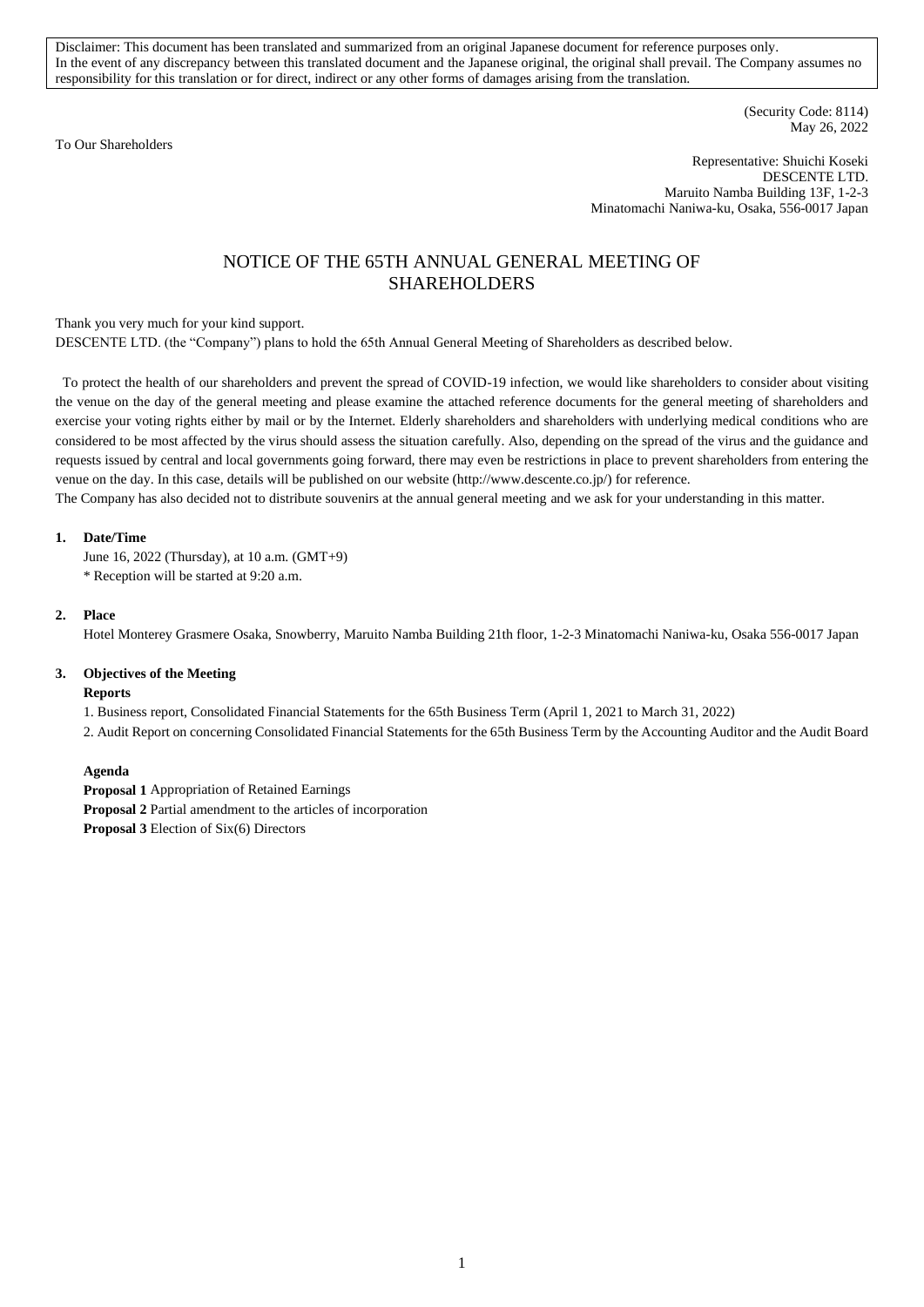## [Voting by mail]

Please indicate your approval or disapproval on the enclosed voting form and return it to the Company by the time limit of 5:30 p.m.(GMT+9, the end of business) on Wednesday, June 15, 2022.

[Voting by electromagnetic means]

Please refer to the <Voting by the Internet etc.> section below and follow the directions on the screen to enter your approval or disapproval to the proposals by the above time limit.

#### <Voting by the Internet etc.>

If you wish to exercise your voting rights by the Internet or other means, please confirm the following points before exercising.

1. Voting Site

(1) Voting by the Internet is only possible via PC, smartphone or mobile phone accessing the Company designated website (https://evote.tr.mufg.jp/) (The website is closed from 2 a.m. to 5 a.m. every day.).

(2) Depending on the Internet usage environment, the services subscribed and models of the devices of the shareholders, the voting site may not be available.

(3) The Company will accept voting by the Internet until 5:30 p.m. on June 15, 2022 (Wednesday). Please exercise your voting rights as early as possible and contact the Helpdesk if you have any questions.

2. Voting by the Internet

(1) Using PC and mobile phone

Enter the "login ID" and "temporary password" printed on the voting card on the voting website (https://evote.tr.mufg.jp/) and follow the on-screen instructions to enter your support and/or opposition.

In order to prevent unauthorized access by third parties other than shareholders and to prevent falsifying with the details of the voting, shareholders who use the site are requested to change the "temporary password".

(2) Using smartphone

By reading "QR code for login" on the voting card with your smartphone, you can automatically connect to the voting website and exercise your voting rights (You do not need to enter "Login ID" and "temporary password"). From a security perspective, voting rights can be exercised only once using QR code. If you wish to exercise your voting rights again, please do so using PC or mobile phone as described in 2. (1) . Depending on smartphone model, you may not be able to log in with QR code. If you are unable to log in with QR code, please exercise your voting rights by PC or mobile phone referring to 2. (1).

\*QR Code is the registered trademark of DENSO WAVE INCORPORATED.

3. Voting Rights Exercised Multiple Times

(1) Please note that if you exercise your voting rights in duplicate by the mail and the Internet, your voting rights via the Internet will be treated as valid.

(2) If voting rights are exercised more than once by the Internet, the last vote shall be deemed to be valid.

4. Expenses incurred in accessing voting sites

Shareholders are responsible for the Internet connection and communication charges that arise when accessing the voting sites using PC, smartphone or mobile phone.

Inquiries regarding the voting system Stock Transfer Agency Department, Mitsubishi UFJ Trust and Banking Corporation (Helpdesk) ・Phone: 0120-173-027 (9 a.m. to 9 p.m., Toll free)

[Voting Platform (To our institutional investors)]

Registered shareholders of the trust bank etc. (including standing proxy) may use the electronic voting platform operated by ICJ, if requested in advance.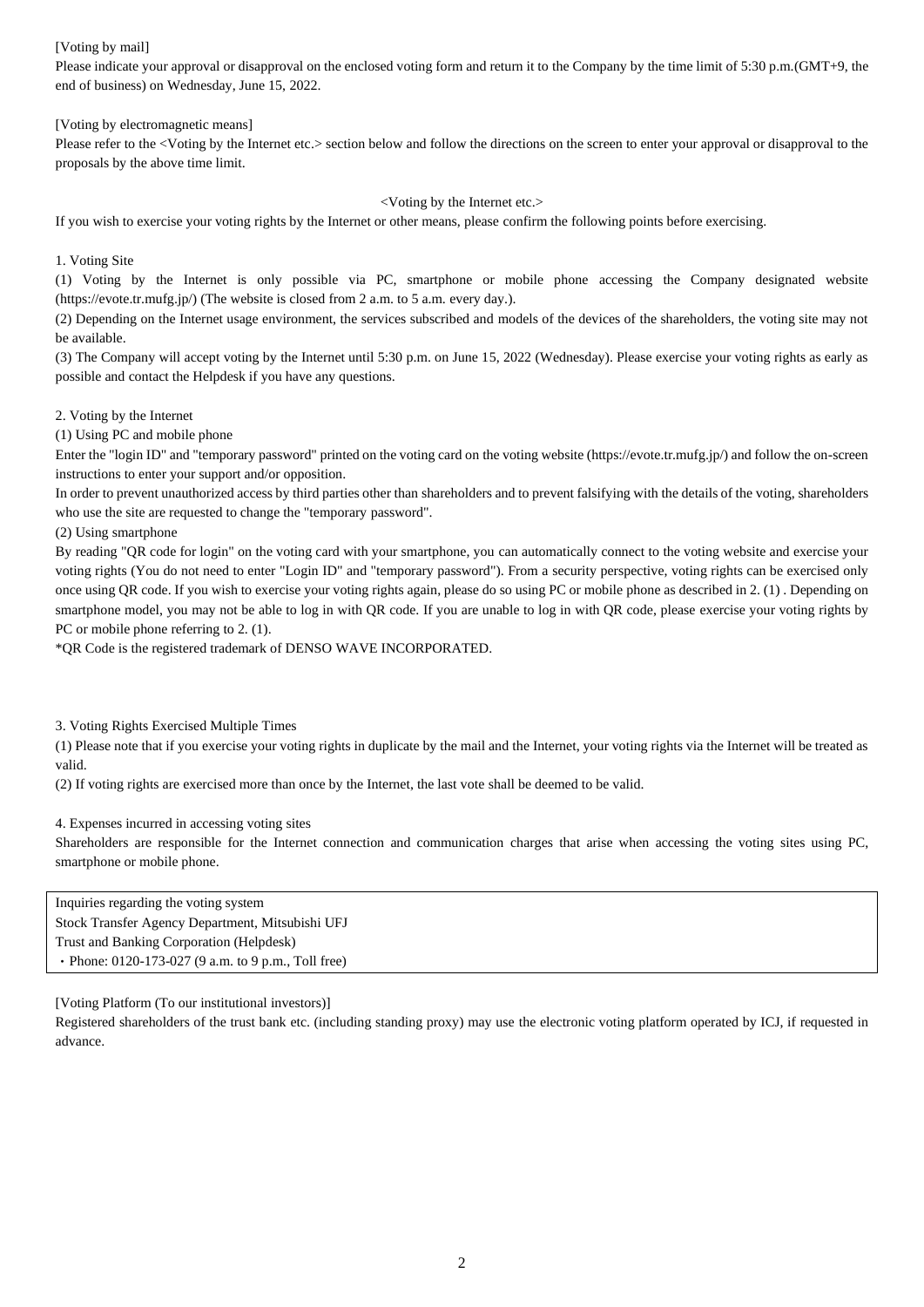#### References for meetings of shareholders

Proposal 1: Appropriation of Retained Earnings

Regarding year-end dividends, taking into account the business performance of the current fiscal year, future business development and so on, we would like to pay 25 JPY per share.

Details of year-end dividends

① Type of dividend property

Cash

② The allocation of dividend property and the total amount

25 JPY per share of our common stock

Total amount: 1,886,989,150 JPY

③ Date on which dividends from surplus takes effect

June 17, 2022

Proposal 2: Partial amendment to the articles of incorporation

1. Reasons for the amendments of the Articles of Incorporation

The revised provisions stipulated in the proviso to Article 1 of the supplementary provisions of the Act Partially Amending the Companies Act (Act No. 70 of 2019) will take effect on September 1, 2022. Accordingly, in order to prepare for the introduction of the system for electronic provision of materials for the General Meeting of Shareholders, the Company proposes the following amendments to its Articles of Incorporation.

- (1) The proposed Article 16, paragraph 1 stipulates that information constituting the reference documents for the General Meeting of Shareholders, etc., shall be provided by electronic means.
- (2) The purpose of the proposed Article 16, paragraph 2 is to establish a provision to limit the scope of matters to be included in the paperbased materials to be delivered to shareholders upon request.

(3) The provisions related to the internet disclosure and deemed provision of the reference documents for the General Meeting of Shareholders, etc. (Article 16 of the current Articles of Incorporation) will become unnecessary, and therefore, will be deleted.

(4) In line with the above establishment and deletion of provisions, supplementary provisions related to the effective date, etc., will be established.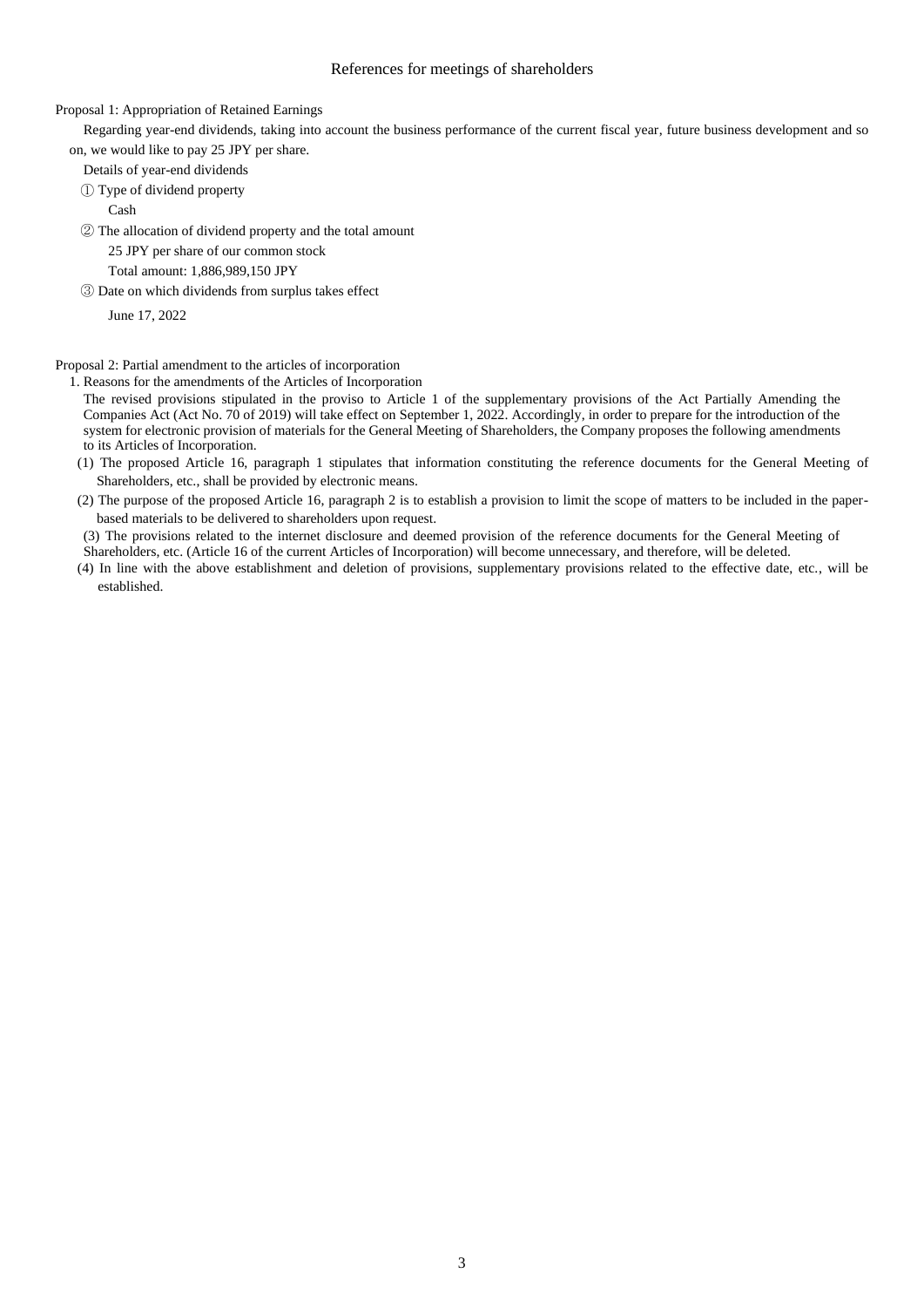# 2. Details of amendment

The details of the amendments are as follows:

(Amended parts are underlined.)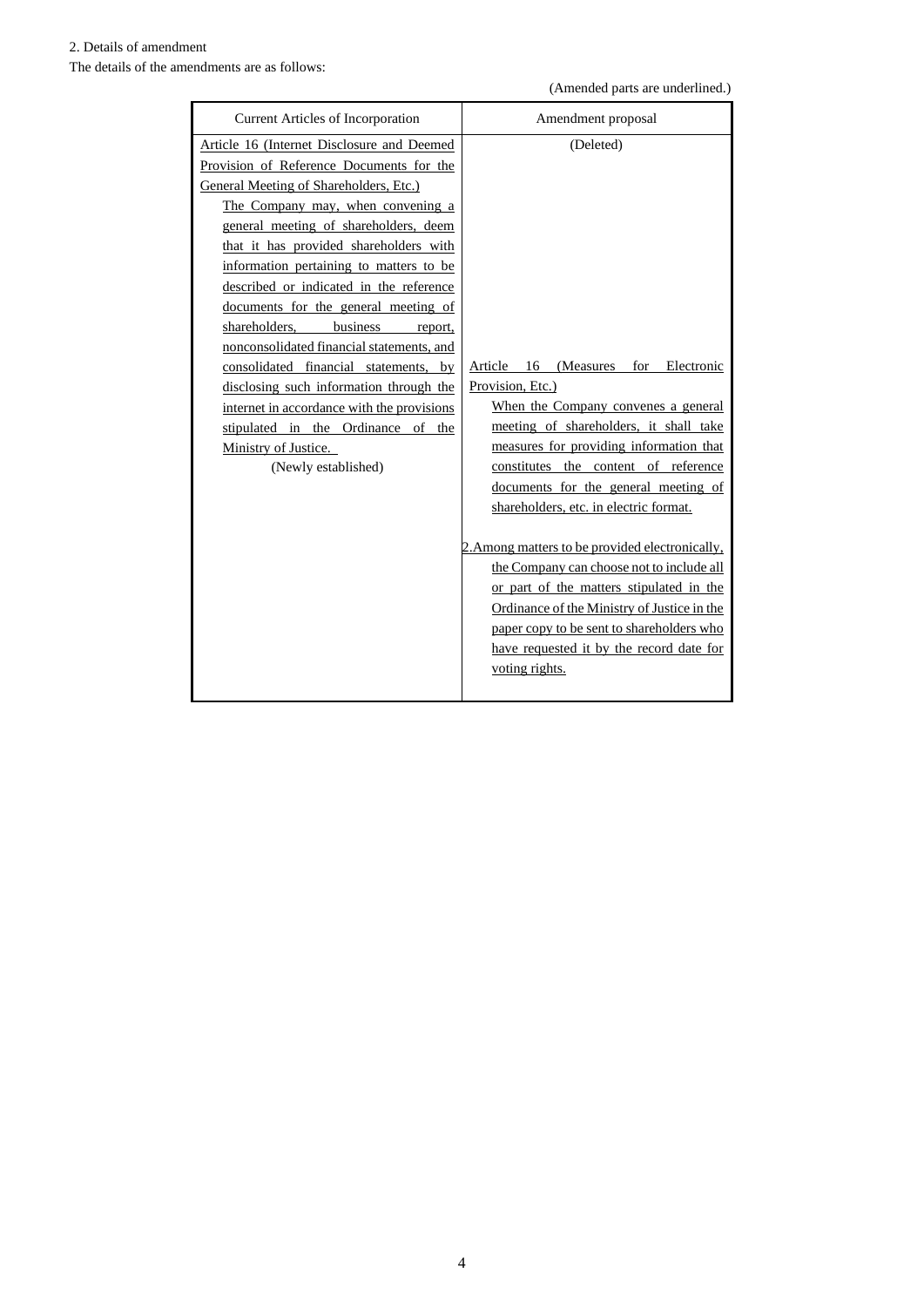| Current Articles of Incorporation | Amendment proposal                                                                                                                                                                                                                                                                                                                                                                                                                                        |
|-----------------------------------|-----------------------------------------------------------------------------------------------------------------------------------------------------------------------------------------------------------------------------------------------------------------------------------------------------------------------------------------------------------------------------------------------------------------------------------------------------------|
| (Newly established)               | (Supplementary Provisions)<br>1. The deletion and new establishment of<br>Article 16 of the Articles of Incorporation<br>shall be effective from September 1,<br>2022, which is the date of enforcement of<br>the revised provisions provided for in the<br>proviso of Article 1 of the Supplementary<br>Provisions of the Act Partially Amending<br>the Companies Act (Act No. 70 of 2019)<br>(hereinafter referred to as the "Date of<br>Enforcement"). |
|                                   | 2. Notwithstanding the provision(s) of the<br>preceding paragraph, Article 16 of the<br>pre-amended Articles of Incorporation<br>shall remain effective regarding any<br>general meeting of shareholders held on a<br>date within six months from the Date of<br>Enforcement.                                                                                                                                                                             |
|                                   | 3. These Supplementary Provisions shall be<br>deleted on the date on when six months<br>have elapsed from<br>the<br>Date<br>of<br>Enforcement or three months have<br>elapsed from the date of the general<br>meeting of shareholders in the preceding<br>paragraph, whichever is later.                                                                                                                                                                  |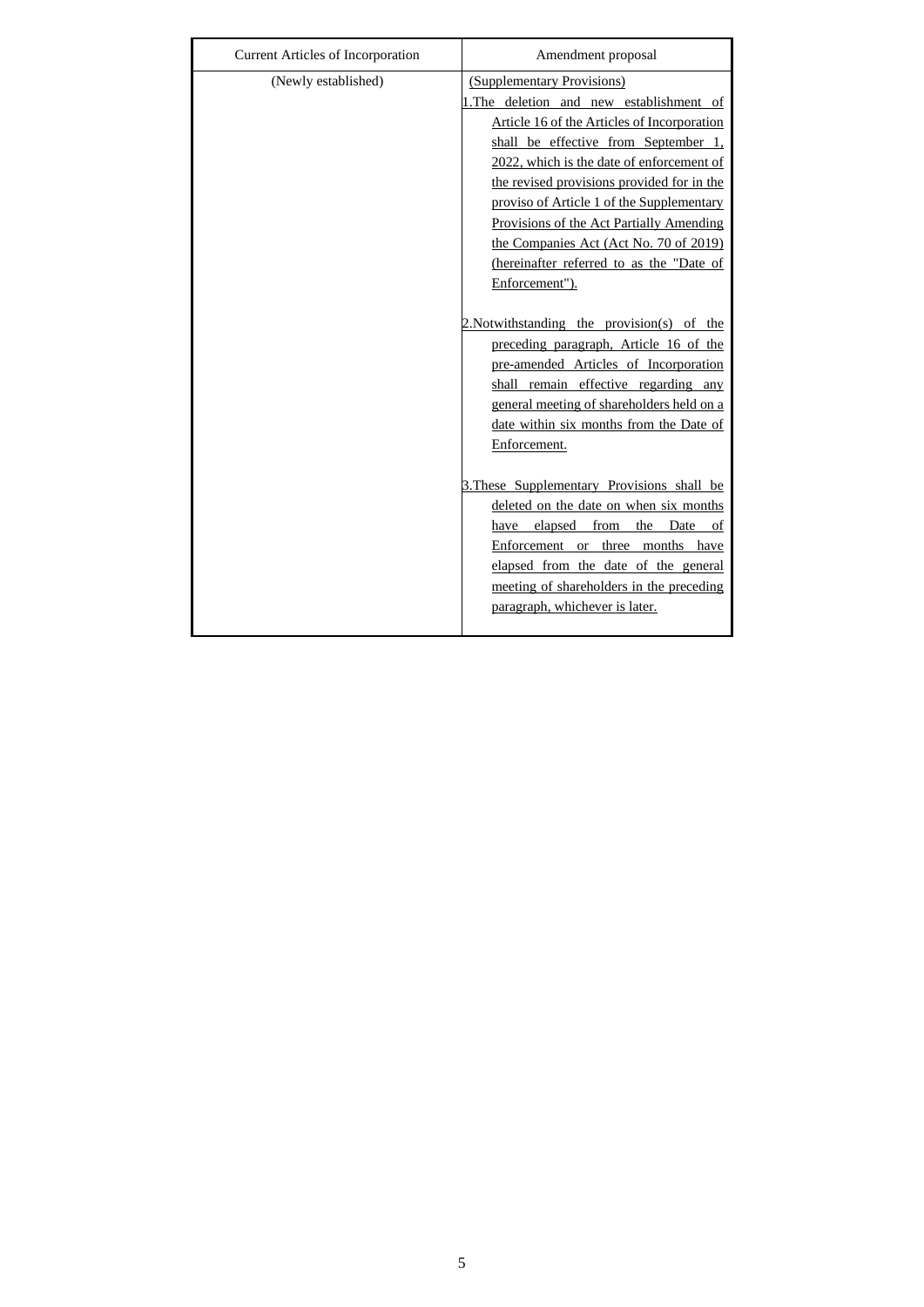## Proposal 3: Election of Six (6) Directors

Mr. Hoon-Do Kim resigned as of March 31, 2022, and at the conclusion of this General Meeting, all five(5) directors will expire their terms of office, so we would like to appoint 6 directors.

When this proposal is approved, 3 of them are the independent outside directors out of the 6 directors.

The candidates for directors are as follows.

| Νo. | Name<br>(Date of Birth)                                                                              |                                                                                                                           | Brief personal history<br>(Positions, responsibilities, and significant concurrent positions)                                                                                                                                                                                                                                                                                                                                                                                                                                                                                                                                                                                                                                                                                                                                                                                                         | Number of shares of<br>the Company held |  |  |  |
|-----|------------------------------------------------------------------------------------------------------|---------------------------------------------------------------------------------------------------------------------------|-------------------------------------------------------------------------------------------------------------------------------------------------------------------------------------------------------------------------------------------------------------------------------------------------------------------------------------------------------------------------------------------------------------------------------------------------------------------------------------------------------------------------------------------------------------------------------------------------------------------------------------------------------------------------------------------------------------------------------------------------------------------------------------------------------------------------------------------------------------------------------------------------------|-----------------------------------------|--|--|--|
| 1   | Shuichi Koseki<br>(July 2, 1955)<br><special interest<br="">in the Company&gt;<br/>None</special>    | April 2005<br>April 2007<br>April 2010<br>April 2011<br>April 2015<br>April 2016<br>April 2017<br>April 2019<br>June 2019 | April 1979 Joined ITOCHU Corporation<br>January 2002Managing Director, ITOCHU Textile<br>(Shanghai) Co. Ltd.<br>General Manager, Textile Department 1,<br><b>ITOCHU</b> Corporation<br>Executive Officer; Chief Operating Officer,<br>Textile Material & Fabric Division,<br><b>ITOCHU</b> Corporation<br>Managing Executive Officer;<br>Executive Vice President, ITOCHU<br>China Bloc (in charge of East China),<br><b>ITOCHU</b> Corporation<br>Managing Executive Officer and CEO,<br>ITOCHU East Asia Bloc, ITOCHU Corporation<br>Managing Executive Officer and<br>President, Textile Company, ITOCHU Corporation<br>Director, Senior Managing Executive<br>Officer and President, Textile Company,<br><b>ITOCHU</b> Corporation<br>Senior Managing Executive Officer and<br>President, Textile Company, ITOCHU Corporation<br>Advisor, DESCENTE LTD.<br>President and Representative Director, | 65,600                                  |  |  |  |
|     |                                                                                                      |                                                                                                                           | DESCENTE LTD. (current position)                                                                                                                                                                                                                                                                                                                                                                                                                                                                                                                                                                                                                                                                                                                                                                                                                                                                      |                                         |  |  |  |
|     |                                                                                                      |                                                                                                                           | (Reason for nomination of candidate for director)                                                                                                                                                                                                                                                                                                                                                                                                                                                                                                                                                                                                                                                                                                                                                                                                                                                     |                                         |  |  |  |
|     |                                                                                                      |                                                                                                                           | Since joining ITOCHU Corporation, Mr. Shuichi Koseki has primarily engaged in the textile-related                                                                                                                                                                                                                                                                                                                                                                                                                                                                                                                                                                                                                                                                                                                                                                                                     |                                         |  |  |  |
|     |                                                                                                      |                                                                                                                           | business. He was involved in the general management of the East Asia business, centered on the China                                                                                                                                                                                                                                                                                                                                                                                                                                                                                                                                                                                                                                                                                                                                                                                                  |                                         |  |  |  |
|     |                                                                                                      |                                                                                                                           | business and, in April 2015, he assumed the position of President of the Textile Company. He has acquired                                                                                                                                                                                                                                                                                                                                                                                                                                                                                                                                                                                                                                                                                                                                                                                             |                                         |  |  |  |
|     |                                                                                                      |                                                                                                                           | wide-ranging knowledge of the textile industry through his extensive experience, as well as outstanding                                                                                                                                                                                                                                                                                                                                                                                                                                                                                                                                                                                                                                                                                                                                                                                               |                                         |  |  |  |
|     | management skills. Since June 2019, as the Company's President and Representative Director, he has   |                                                                                                                           |                                                                                                                                                                                                                                                                                                                                                                                                                                                                                                                                                                                                                                                                                                                                                                                                                                                                                                       |                                         |  |  |  |
|     | executed important business matters such as China business and profit improvement of Japan business, |                                                                                                                           |                                                                                                                                                                                                                                                                                                                                                                                                                                                                                                                                                                                                                                                                                                                                                                                                                                                                                                       |                                         |  |  |  |
|     | which enhancement is considered to be essential for the Company. As mentioned above, in view of his  |                                                                                                                           |                                                                                                                                                                                                                                                                                                                                                                                                                                                                                                                                                                                                                                                                                                                                                                                                                                                                                                       |                                         |  |  |  |

extensive management skills, professional expertise and ample experience, the Company considers that he

is the most appropriate person to whom to entrust the future leadership of the Company, which is pursuing realization on its corporate philosophy and improved corporate value, so it is requested that he is re-elected

as a director.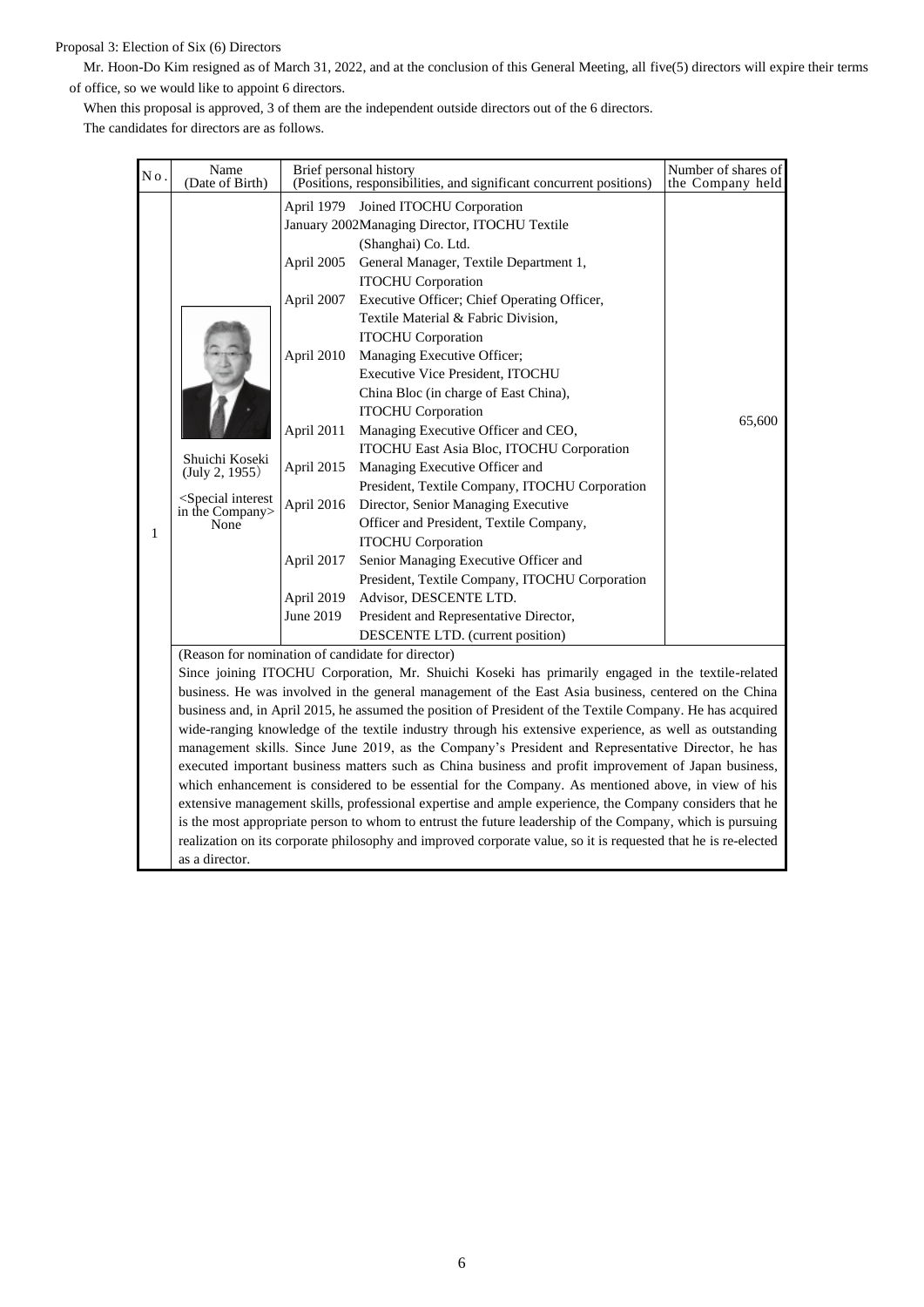| N <sub>o</sub>                                                                                | Name<br>(Date of Birth)                                                                                                                                                                       | (Positions,<br>positions) | Brief personal history<br>responsibilities,<br>significant<br>and<br>concurrent                                                                                                                                             | Number of shares of<br>the Company held |  |  |  |  |
|-----------------------------------------------------------------------------------------------|-----------------------------------------------------------------------------------------------------------------------------------------------------------------------------------------------|---------------------------|-----------------------------------------------------------------------------------------------------------------------------------------------------------------------------------------------------------------------------|-----------------------------------------|--|--|--|--|
|                                                                                               |                                                                                                                                                                                               | April 2008                | April 1984 Joined ITOCHU Corporation<br>General Manager, Textile Material & Fabric<br>Department, ITOCHU Corporation                                                                                                        |                                         |  |  |  |  |
|                                                                                               |                                                                                                                                                                                               | April 2011                | Managing Director,<br>ITOCHU Textile Prominent (Asia) Ltd.                                                                                                                                                                  |                                         |  |  |  |  |
|                                                                                               |                                                                                                                                                                                               |                           | April 2016 Executive Officer,<br>General Manager, Fashion Apparel Division 2,                                                                                                                                               |                                         |  |  |  |  |
|                                                                                               |                                                                                                                                                                                               |                           | <b>ITOCHU</b> Corporation                                                                                                                                                                                                   |                                         |  |  |  |  |
|                                                                                               | (New Election)                                                                                                                                                                                | April 2019                | Managing Executive Officer<br>Executive Vice President, Textile Company,                                                                                                                                                    | 10,000                                  |  |  |  |  |
|                                                                                               | Motonari Shimizu                                                                                                                                                                              |                           | General Manager, Fashion Apparel Division,                                                                                                                                                                                  |                                         |  |  |  |  |
|                                                                                               | (February 3, 1962)                                                                                                                                                                            |                           | <b>ITOCHU</b> Corporation                                                                                                                                                                                                   |                                         |  |  |  |  |
|                                                                                               | <special interest<br="">in the Company&gt;</special>                                                                                                                                          | May 2021                  | Senior Managing Executive Officer,                                                                                                                                                                                          |                                         |  |  |  |  |
| 2                                                                                             |                                                                                                                                                                                               |                           | Deputy President and Chief Executive Officer                                                                                                                                                                                |                                         |  |  |  |  |
|                                                                                               | None                                                                                                                                                                                          |                           | DESCENTE JAPAN LTD. (current position)                                                                                                                                                                                      |                                         |  |  |  |  |
|                                                                                               |                                                                                                                                                                                               | April 2022                | Chairman,                                                                                                                                                                                                                   |                                         |  |  |  |  |
|                                                                                               |                                                                                                                                                                                               |                           | <b>DESCENTE KOREA LTD.</b> (current position)                                                                                                                                                                               |                                         |  |  |  |  |
|                                                                                               | (Reason for nomination of candidate for director)                                                                                                                                             |                           |                                                                                                                                                                                                                             |                                         |  |  |  |  |
|                                                                                               |                                                                                                                                                                                               |                           | Since joining ITOCHU Corporation, Mr. Motonari Shimizu has been involved in purchasing and selling                                                                                                                          |                                         |  |  |  |  |
|                                                                                               |                                                                                                                                                                                               |                           | apparel and textile materials at the Textile Company of ITOCHU Corporation. In addition, he was<br>stationed in Hong Kong for 11 years, in London and Milan for 4 years and was involved not only in trading                |                                         |  |  |  |  |
|                                                                                               |                                                                                                                                                                                               |                           | operations but also in the management of overseas operating companies. In 2019, he was responsible for                                                                                                                      |                                         |  |  |  |  |
|                                                                                               | the management as Managing Executive Officer, Textile Company Executive Vice President and General                                                                                            |                           |                                                                                                                                                                                                                             |                                         |  |  |  |  |
| Manager of Fashion Apparel Division in ITOCHU Corporation. Since May 2021, as Senior Managing |                                                                                                                                                                                               |                           |                                                                                                                                                                                                                             |                                         |  |  |  |  |
|                                                                                               | Executive Officer of DESCENTE JAPAN LTD., he has been advising and supervising Japan business.<br>Since April 2022, as Chairman of DESCENTE KOREA LTD, he has also been responsible for South |                           |                                                                                                                                                                                                                             |                                         |  |  |  |  |
|                                                                                               |                                                                                                                                                                                               |                           |                                                                                                                                                                                                                             |                                         |  |  |  |  |
|                                                                                               |                                                                                                                                                                                               |                           | Korea business. He has abundant knowledge in the textile industry and experience as executive and is the<br>right person to execute not only Japan but also Asian business strategies so it is requested that he is elected |                                         |  |  |  |  |
|                                                                                               | as a director.                                                                                                                                                                                |                           |                                                                                                                                                                                                                             |                                         |  |  |  |  |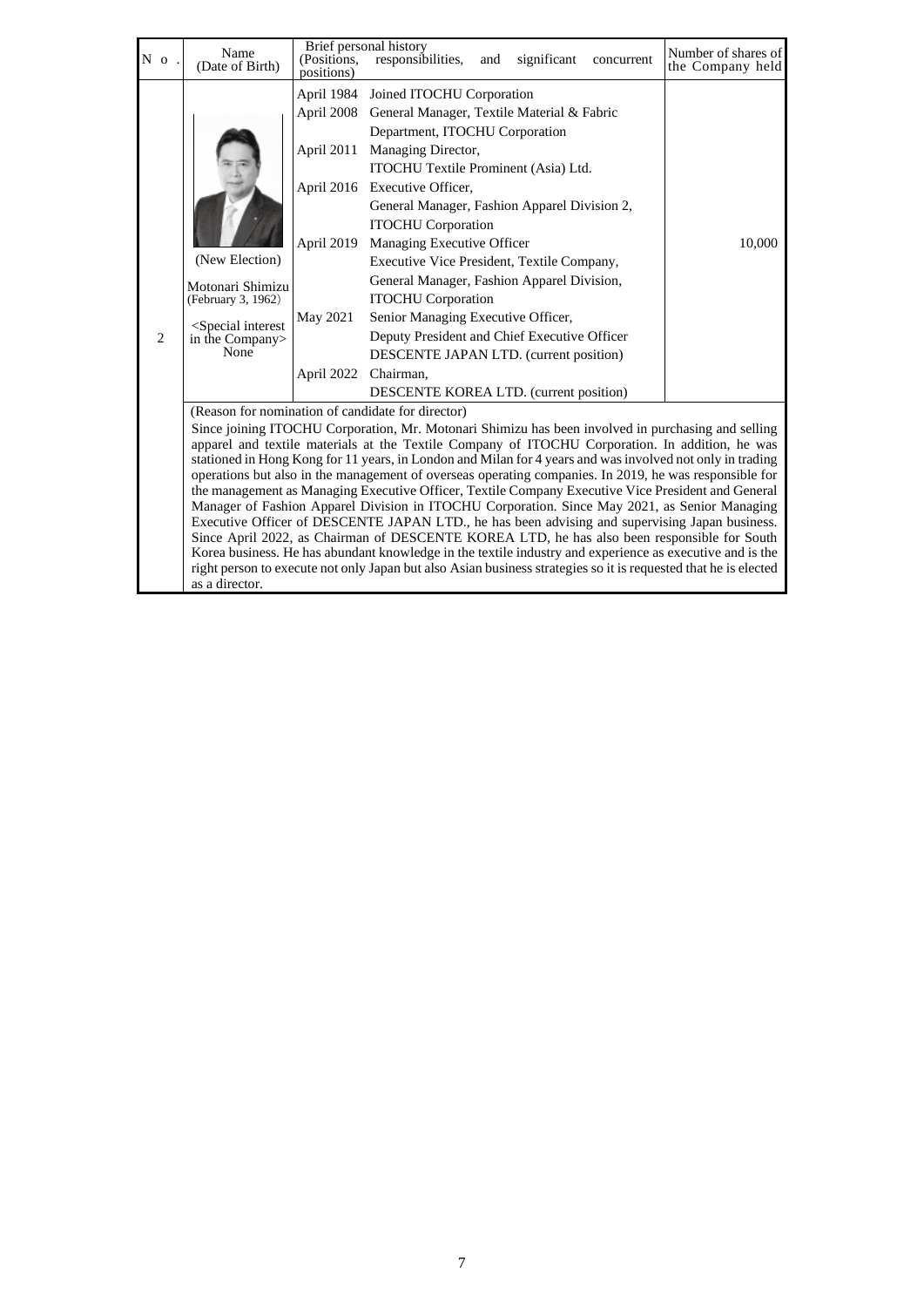| No. | Name<br>(Date of Birth)                                                                           | Brief personal history                                                                                                 | (Positions, responsibilities, and significant concurrent positions)                                                                                                                                                                                                                                                                                                                                                                                                                                                                                                                                                                                                                                                                                                                                                                                                                                      | Number of shares of<br>the Company held |
|-----|---------------------------------------------------------------------------------------------------|------------------------------------------------------------------------------------------------------------------------|----------------------------------------------------------------------------------------------------------------------------------------------------------------------------------------------------------------------------------------------------------------------------------------------------------------------------------------------------------------------------------------------------------------------------------------------------------------------------------------------------------------------------------------------------------------------------------------------------------------------------------------------------------------------------------------------------------------------------------------------------------------------------------------------------------------------------------------------------------------------------------------------------------|-----------------------------------------|
| 3   | Norio Ogawa<br>(November 8,<br>1969)<br><special interest<br="">in the Company<br/>None</special> | December<br>1995<br>September<br>2002<br>May 2015<br>April 2016<br>April 2017<br>April 2019<br>June 2019<br>April 2022 | Joined U.S. company Coopers & Lybrand LLP.<br>January 1998 Joined COCA-COLA (JAPAN)<br>COMPANY, LIMITED<br>Vice President, adidas Japan K.K.<br>Vice President and Chief Commercial Officer,<br>Cole Haan Limited LLC<br>Joined DESCENTE LTD. as<br>Executive Officer and Assistant to<br>Director in Charge of Japan Business Unit<br>Director, Managing Executive<br>Officer, General Manager, Division 1<br>Management of Retail, Sales Promotion and<br>Sales Operations Dept., DESCENTE JAPAN LTD.<br>President and Representative Director,<br>DESCENTE JAPAN LTD. (current position)<br>Director and Managing Executive Officer,<br>DESCENTE LTD. (current position)<br>Director and Managing Executive Officer,<br>DESCENTE LTD. and Division Manager,<br>Equipment/Footwear Division,                                                                                                           | 20,520                                  |
|     |                                                                                                   |                                                                                                                        | DESCENTE JAPAN LTD. (current position)                                                                                                                                                                                                                                                                                                                                                                                                                                                                                                                                                                                                                                                                                                                                                                                                                                                                   |                                         |
|     | (Reason for nomination of candidate for director)                                                 |                                                                                                                        | Before joining DESCENTE LTD., Mr. Norio Ogawa demonstrated his extensive skills at a range of<br>companies, including COCA-COLA (JAPAN) COMPANY, LIMITED and adidas Japan K.K., and<br>expanded his knowledge and experience. Since joining DESCENTE LTD. in April 2016, he has<br>contributed to expanding the business and improving its earnings, taking advantage of his wide-ranging<br>knowledge of management, marketing and other aspects, particularly in the athletic category. Since April<br>2019, he has been the President and Representative Director of DESCENTE JAPAN LTD and<br>contributing to improving the profitability of Japan business including golf business. The Company<br>considers that he will be able to implement business strategies in Asia centered on Japan, where the<br>Group's headquarters is located, so it is requested that he is re-elected as a director. |                                         |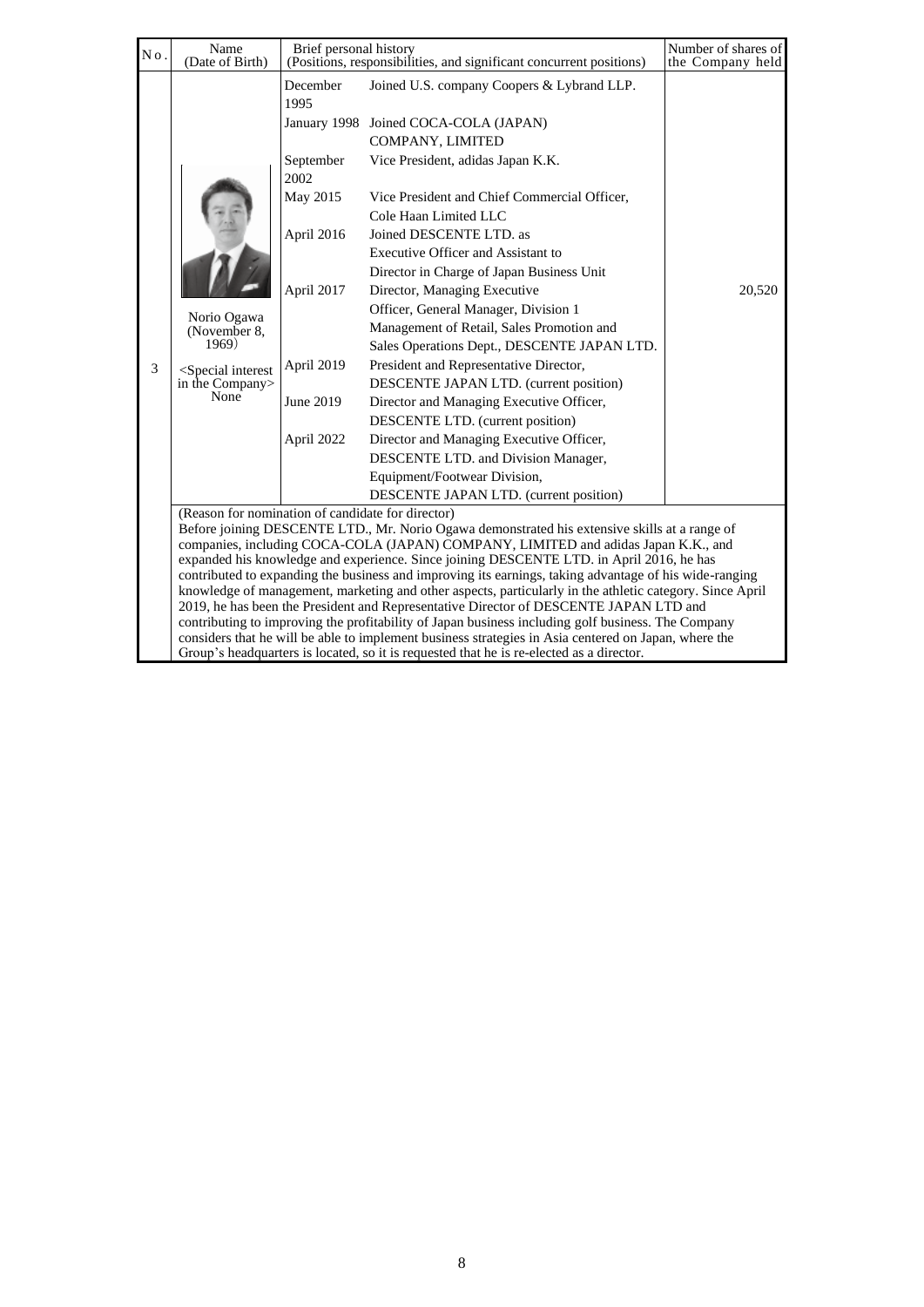| No. | Name<br>(Date of Birth)                                                                              | Brief personal history                                                                                                                               | (Positions, responsibilities, and significant concurrent positions)                                                                                                                                                                                                                                                                                                                                                                                                                                                                                                                                                                                                                                                                                                                                                                                                                                                                                                                                                                                                                                                                                                                                                                                                                                                                                         | Number of shares of<br>the Company held |  |  |  |
|-----|------------------------------------------------------------------------------------------------------|------------------------------------------------------------------------------------------------------------------------------------------------------|-------------------------------------------------------------------------------------------------------------------------------------------------------------------------------------------------------------------------------------------------------------------------------------------------------------------------------------------------------------------------------------------------------------------------------------------------------------------------------------------------------------------------------------------------------------------------------------------------------------------------------------------------------------------------------------------------------------------------------------------------------------------------------------------------------------------------------------------------------------------------------------------------------------------------------------------------------------------------------------------------------------------------------------------------------------------------------------------------------------------------------------------------------------------------------------------------------------------------------------------------------------------------------------------------------------------------------------------------------------|-----------------------------------------|--|--|--|
| 4   | Tomonori Azuma<br>(March 7, 1960)<br><special interest<br="">in the Company&gt;<br/>None</special>   | July 1983<br>February<br>1995<br><b>July 2000</b><br>October<br>2006<br>February<br>2009<br>April 2017<br>April 2020<br>June 2020<br>January<br>2021 | Joined Dainichi Kiko, Inc.<br>August 1984 Joined AZUMA Industrial Co, LTD.<br>as Plant Manager<br>August 1989 Joined Sanwa Technology Research Institute<br>in Management Strategy Department I<br>(Consulting for large enterprises)<br>Joined Coca-Cola (Japan) Company, Limited<br>as member of Brand Marketing Team<br>Asia-Pacific Chief Marketing Officer,<br>Gallo Japan, Co., Ltd.<br>President and Representative Director,<br>Craft Japan K.K.<br>President and Representative Director,<br>Santa Fe Natural Tobacco Company Japan K.K.<br>President and Representative Director,<br>Galderma K.K.<br><b>Management Strategy Partner</b><br>(Freelance Consultant) (Current position)<br>Outside Director,<br>DESCENTE LTD. (current position)<br>President and Representative Director,<br>Bacardi Japan LTD. (current position)<br>(Reason for nomination as candidate for outside director and roles to be expected)<br>Mr. Tomonori Azuma has served as President and Representative Director at a number of companies<br>including Craft Japan, K.K., Santa Fe Natural Tobacco Company Japan K.K., Galderma K.K. and Bacardi<br>Japan Ltd. and he has experienced the management methods of global excellent companies headquartered<br>in Europe and the United States and has demonstrated outstanding management skills. As the Company's |                                         |  |  |  |
|     | outside director, he provides precise advice of the Company's management and supervises the business |                                                                                                                                                      |                                                                                                                                                                                                                                                                                                                                                                                                                                                                                                                                                                                                                                                                                                                                                                                                                                                                                                                                                                                                                                                                                                                                                                                                                                                                                                                                                             |                                         |  |  |  |

execution appropriately from the standpoint of global standards based on his extensive experience and

deep insight as a corporate manager, so it is requested that he is re-elected as a director.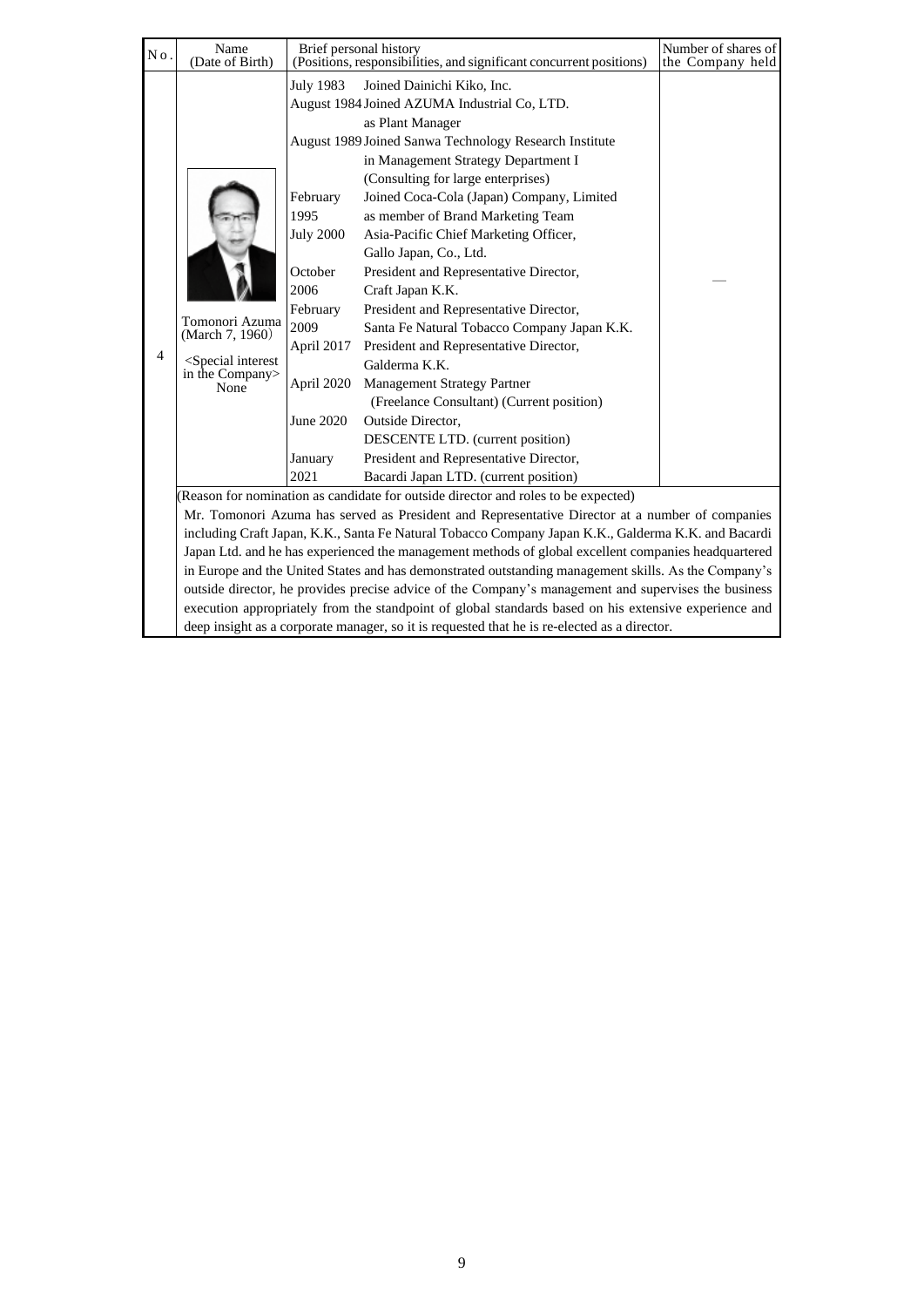| No. | Name<br>(Date of Birth)                                                                    | Brief personal history<br>(Positions,                                                                                                                                             | responsibilities,<br>and<br>significant concurrent                                                                                                                                                                                                                                                                                                                                                                                                                                                                                                                                                                                                                                                                                                                                                                                                                                                                                                                                                                                                                                                                                                                                                                                                                                                                                  | Number of shares of<br>the Company held |
|-----|--------------------------------------------------------------------------------------------|-----------------------------------------------------------------------------------------------------------------------------------------------------------------------------------|-------------------------------------------------------------------------------------------------------------------------------------------------------------------------------------------------------------------------------------------------------------------------------------------------------------------------------------------------------------------------------------------------------------------------------------------------------------------------------------------------------------------------------------------------------------------------------------------------------------------------------------------------------------------------------------------------------------------------------------------------------------------------------------------------------------------------------------------------------------------------------------------------------------------------------------------------------------------------------------------------------------------------------------------------------------------------------------------------------------------------------------------------------------------------------------------------------------------------------------------------------------------------------------------------------------------------------------|-----------------------------------------|
| 5   | Seiji Sato<br>(December 31,<br>1958)<br>$\leq$ Special interest<br>in the Company><br>None | positions)<br>April 1982<br>April 2001<br>April 2006<br>April 2008<br>April 2010<br>April 2013<br>June 2015<br>April 2016<br>April 2017<br>April 2020<br>June 2020<br>August 2020 | Joined Tokyo Boeki Ltd.<br>(Now Tokyo Boeki Holdings Corporation)<br>January 1989 Joined Mitsui Bank, Ltd.<br>(Now Sumitomo Mitsui Banking Corporation)<br>Business Alliance Dept., Daiwa<br>Securities SMBC Co., Ltd.<br>(Now Daiwa Securities Co., Ltd.)<br>October 2005 General Manager, Business Alliance<br>Management Dept., Daiwa Securities Co., Ltd.<br>Executive Officer (responsible for M&A),<br>Daiwa Securities Co., Ltd.<br>Branch Manager, Bangkok Branch,<br>Sumitomo Mitsui Banking Corporation<br>Executive Officer and General Manager of<br>Tokyo Corporate Banking Division III,<br>Sumitomo Mitsui Banking Corporation<br>Managing Executive Officer responsible for<br>Tokyo Corporate Banking Division III, IV, V<br>And VI, Sumitomo Mitsui Banking Corporation<br>Director, Senior Executive Officer and<br>Deputy Financial Officer,<br>Mitsui-Soko Holdings Co., Ltd.<br>Vice President and Representative Director,<br>responsible for Corporate Communications<br>Office, Tokyo Star Bank, Ltd.<br>President, Tokyo Star Bank, Ltd.<br>Senior Advisor, Tokyo Star Bank, Ltd.<br>Outside Director,<br>DESCENTE LTD. (current position)<br>Senior Advisor,<br>Apollo Management Japan LTD.<br>(Current position)<br>(Reason for nomination as candidate for outside director and roles to be expected) |                                         |
|     |                                                                                            |                                                                                                                                                                                   | Mr. Seiji Sato gained extensive experience in the financial sector before serving as Director at Mitsui-                                                                                                                                                                                                                                                                                                                                                                                                                                                                                                                                                                                                                                                                                                                                                                                                                                                                                                                                                                                                                                                                                                                                                                                                                            |                                         |
|     |                                                                                            | Soko Holdings Co., Ltd. in the logistics sector and later, in April 2017, becoming President of Tokyo                                                                             |                                                                                                                                                                                                                                                                                                                                                                                                                                                                                                                                                                                                                                                                                                                                                                                                                                                                                                                                                                                                                                                                                                                                                                                                                                                                                                                                     |                                         |
|     |                                                                                            |                                                                                                                                                                                   | Star Bank, Ltd., where he has demonstrated outstanding management skills. After the election in June                                                                                                                                                                                                                                                                                                                                                                                                                                                                                                                                                                                                                                                                                                                                                                                                                                                                                                                                                                                                                                                                                                                                                                                                                                |                                         |
|     |                                                                                            |                                                                                                                                                                                   | 2020, he provides precise advice of the Company's group management from his wide perspective and                                                                                                                                                                                                                                                                                                                                                                                                                                                                                                                                                                                                                                                                                                                                                                                                                                                                                                                                                                                                                                                                                                                                                                                                                                    |                                         |
|     |                                                                                            |                                                                                                                                                                                   | supervises the business execution appropriately based on his extensive experience as a corporate                                                                                                                                                                                                                                                                                                                                                                                                                                                                                                                                                                                                                                                                                                                                                                                                                                                                                                                                                                                                                                                                                                                                                                                                                                    |                                         |

manager and deep insight in the financial industry, so it is requested that he is re-elected as a director.

10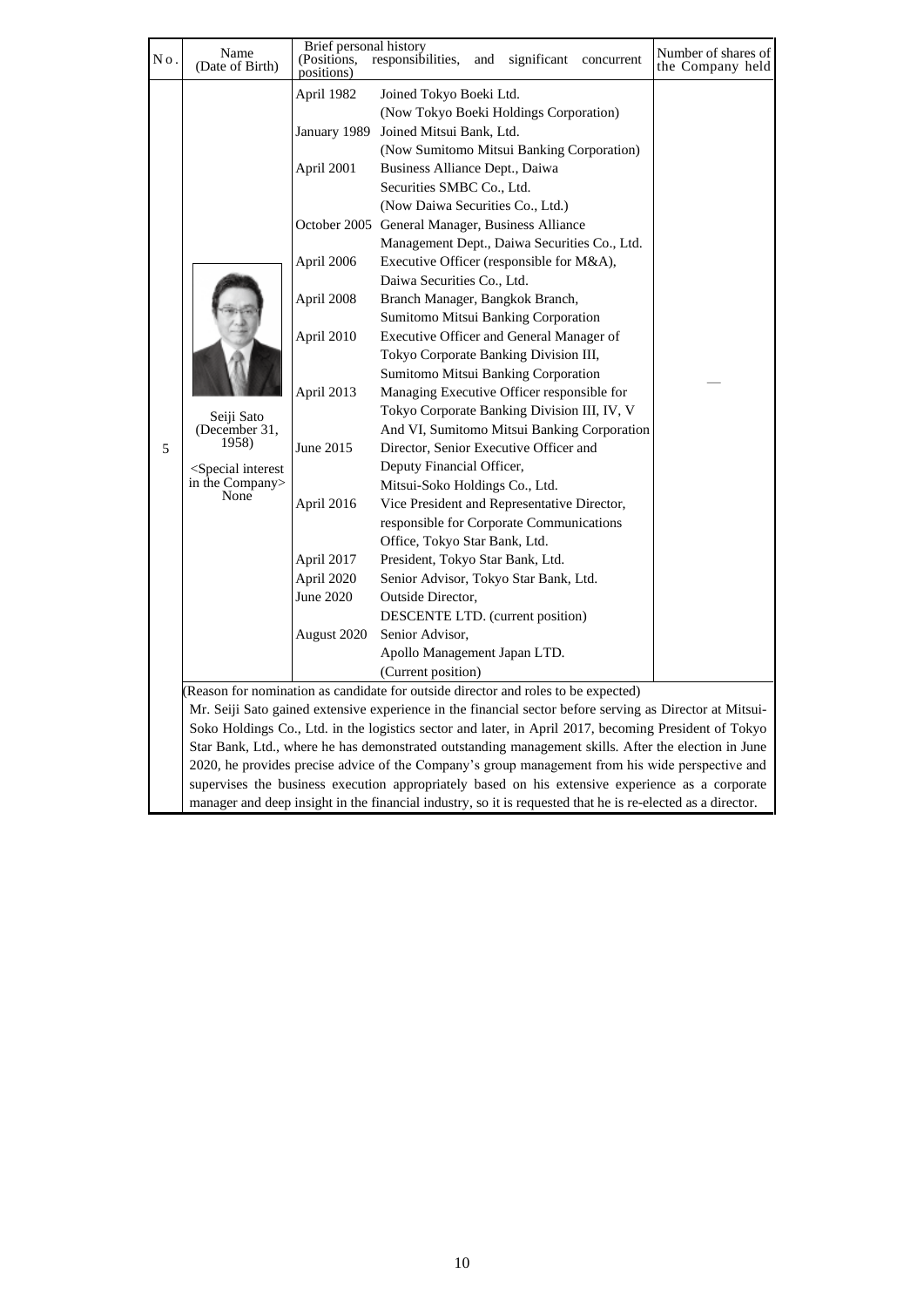| No. | Name<br>(Date of Birth)                                                                                                                                                                          | Brief personal history<br>(Positions,<br>positions)              | responsibilities,                                                                                                                                                                                                                                                                     | and | significant | concurrent | Number of shares of<br>the Company held                                                                                                                                                                                                                                                                                                                                                                                                                                                                                                                                                                                                                                                                                                                                                                                                                                                                                                                                    |
|-----|--------------------------------------------------------------------------------------------------------------------------------------------------------------------------------------------------|------------------------------------------------------------------|---------------------------------------------------------------------------------------------------------------------------------------------------------------------------------------------------------------------------------------------------------------------------------------|-----|-------------|------------|----------------------------------------------------------------------------------------------------------------------------------------------------------------------------------------------------------------------------------------------------------------------------------------------------------------------------------------------------------------------------------------------------------------------------------------------------------------------------------------------------------------------------------------------------------------------------------------------------------------------------------------------------------------------------------------------------------------------------------------------------------------------------------------------------------------------------------------------------------------------------------------------------------------------------------------------------------------------------|
| 6   | (New Election)<br>Yasuyo Kasahara<br>(July 20, 1961)<br><special interest<br="">in the Company&gt;<br/>None</special>                                                                            | April 1984<br>November<br>1999<br>November<br>2005<br>April 2017 | Joined Daimaru Matsuzakaya<br>Department Stores Co., Ltd.<br>(Formerly Daimaru Department Stores Co., Ltd.)<br>Joined World Co., Ltd.<br>President, artemis Inc. (current position)<br>Expert member of Japan Fashion Color<br>Association, Ladies Wear Section<br>(Current position) |     |             |            |                                                                                                                                                                                                                                                                                                                                                                                                                                                                                                                                                                                                                                                                                                                                                                                                                                                                                                                                                                            |
|     | (Reason for nomination as candidate for outside director and roles to be expected)<br>business, which we are aiming for in Japan business, so it is requested that she is elected as a director. |                                                                  |                                                                                                                                                                                                                                                                                       |     |             |            | Yasuyo Kasahara was involved in sales, buyer assistant and sales promotion of women's apparel at<br>Daimaru Matsuzakaya Department Store Co., Ltd. After 3 years of stationing in Milan, she worked as a<br>central buyer of women's apparel and goods. Since then, in World Co., Ltd. She has not only worked as an<br>Aqua Girl senior buyer, but was also involved in the branding and management business of multi brand<br>stores and expanded its insight. Currently, she is independent and performs apparel branding, buying<br>direction, and other functions as a fashion director, including being involved in the planning and operation<br>of the women's floor in SIXIEME GINZA. She is an expert member of Japan Fashion Color Association,<br>Ladies Wear Section. Her extensive experience and knowledge in women's apparel and retail business is<br>expected to provide appropriate advice and supervision of the execution in the expansion of the DTC |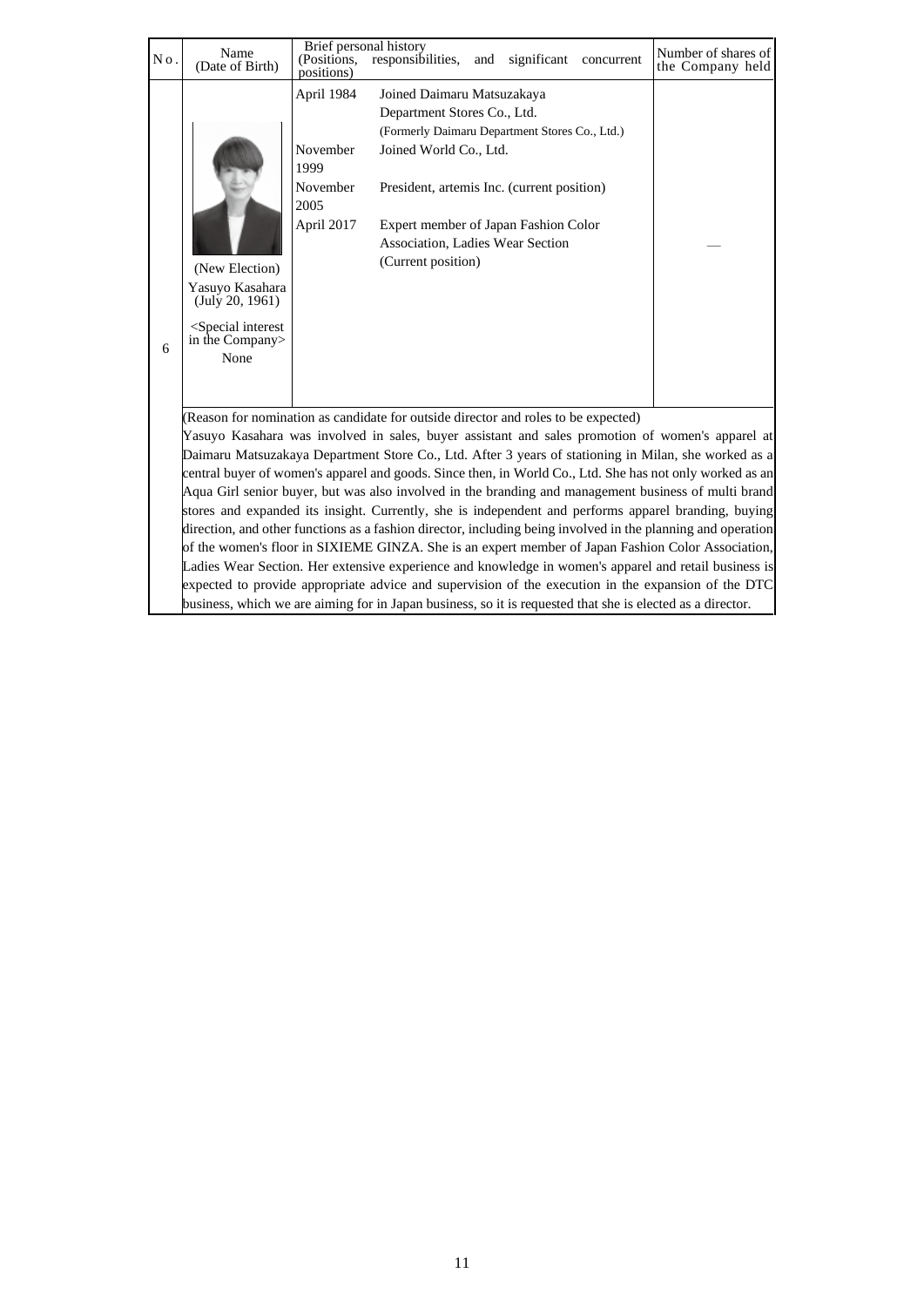- (NOTE) 1.Tomonori Azuma, Seiji Sato, and Yasuyo Kasahara are the 3 candidates for Outside Director.
	- 2.The following items are related to the candidates for outside directors.

#### ①Outline of Limited Liability Contract

We have entered into an agreement with both Tomonori Azuma and Seiji Sato limiting our liability for damages in accordance with the provisions of Paragraph 1 of Article 427 of the Corporate Law. The maximum amount of liability under such agreement is the amount stipulated by law. If both of them are elected, we plan to continue the agreement with the same terms. In addition, if Yasuyo Kasahara is elected, the Company plans to newly conclude this agreement with her.

②Tomonori Azuma and Seiji Sato are independent directors and Audit & Supervisory Board Members registered with the Tokyo Stock Exchange, Inc. in accordance with its regulations. If both of them are reappointed, companies plan to continue to designate them as independent directors.

③Yasuyo Kasahara meets the requirements of an independent director in accordance with the provisions of the Tokyo Stock Exchange, Inc. If she is elected, we plan to report her to the Exchange as an independent director.

- 3. In order to secure high-quality human resources and prevent the shrinkage of the execution of duties, we have entered into liability insurance (D&O insurance) contracts with directors of us and our subsidiaries directors (including outside directors), Corporate Auditor (including outside auditors), executive officers, managers, employees, and officers dispatched to outside corporations as insured persons. The insurance contract covers damages caused by insured persons taking responsibility for the execution of their duties or receiving claims related to the pursuit of such responsibilities. However, there is a reason to exempt employees from liability, such as failure to compensate for damages caused by willful misconduct. In the event each of the above candidates assumes the post of director, he/she shall be the insured under the relevant insurance contract. The insurance premiums are borne entirely by the Company, including the rider portion, and there is no substantial burden on the insured. We plan to update the content at the next update.
- 4.Tomonori Azuma and Seiji Sato are our Outside Director at present, and the number of years since their appointment has been 2 years since the conclusion of this annual general meeting of shareholders.